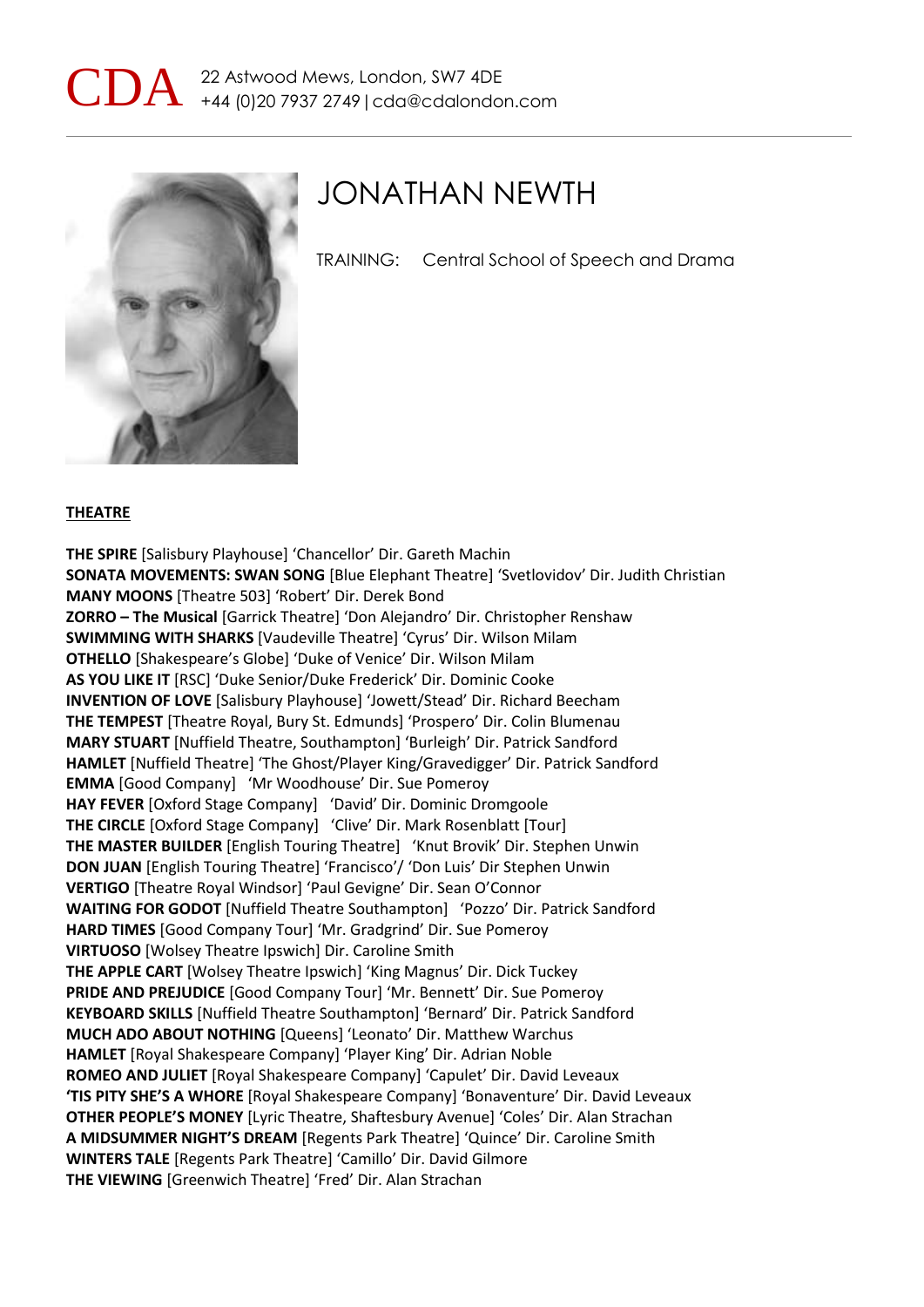# JONATHAN NEWTH

**THEATRE cont.**

**TOO GOOD TO BE TRUE** [Shared Experience] 'Tallboys' Dir. Mike Alfreds **THE REAL THING** [Thorndike Theatre Leatherhead] 'Henry' Dir. Roger Clissold **PRIVATES ON PARADE** [Thorndike Theatre Leatherhead] 'Terri Dennis' Dir. Roger Clissold **CANDIDA** [Thorndike Theatre Leatherhead] 'Morell' Dir. Roger Clissold **RENTS** [Lyric Hammersmith] 'Richard' Dir. Chris Parr **IN PRAISE OF LOVE** [Cambridge Theatre] Dir. Sheila Hancock **JUMPERS** 'George' Dir. Ed Thomasin [Sheffield Crucible]

### **TELEVISION**

**DOCTORS** [BBC TV] 'John Webster' Dir. John Maidens **MAIGRET: Night at the Crossroads** [Peket Ltd for ITV] 'Thomas Sievens' Dir. Sarah Harding **THE CROWN S-1 & 2**[Left Bank Pics/Netflix] 'Buckingham Palace Page' dir. Stephen Daldry / Benjamin Caron **CASUALTY** [BBCTV] 'John' Dir. Dave Beauchamp **THE LOST HONOUR OF CHRISTOPHER JEFFERIES** [Carnival Film & TV] 'Geoffrey' Dir. Roger Michell **HOLBY CITY** [BBC TV] 'Professor John Crowley' Dir. Michael Buffong **DOCTORS** [BBC TV] 'David Baker' Dir. Piotr Szkopiak **HEARTBEAT** [ITV Productions] 'Mr Roberts' Dir. Jonan Grimas **HOLBY CITY** [BBC TV] 'Edward Allerton' Dir. Ian Jackson **HEARTBEAT** [YTV] 'Lester' Dir. Jonas Grimas **EASTENDERS** [BBC TV] 'Mr Blake' Dir. Geoff Shields **PEAK PRACTICE** [Carlton] 'Sir Malcolm Harvey' Dir. Barbara Rennie **HISTORY FILE: SOVIET COMMUNISM & THE COLD WAR** [Lodestar Prods] 'Kamanev' Dir. Andrew Chater **THE BILL** [Thames TV] Dir. Chris Lovett **BUGS III** [Carnival Film & Theatre] 'Pieter Van Gelder' Dir. John Stroud **CASUALTY** [BBC TV 3 eps] 'Elliot' Dir. Graeme Harper / Alan Bell **BROOKSIDE** [Mersey TV] Dir. Jeremy Summers **POIROT: DUMB WITNESS** [Carnival] 'Dr Greinger' Dir. Edward Bennett **CROWN PROSECUTOR** [BBC TV] 'Hubert Brooks' Dir. Henry Foster **GREAT EXPECTATIONS** [Primetime] 'Matthew Pocket' Dir. Kevin Connor **SHERLOCK HOLMES** [Granada] 'Colonel Walter' Dir. John Gorrie **AFTER HENRY** [Thames TV - 6 Series] 'Russell' Dir. Liddy Oldroyd **THE FOOLS ON THE HILL** [BBC TV] 'Piggot-Smythe' Dir. David Giles **LADIES IN CHARGE** [Thames] 'Quentin' Dir. Jane Howell **JULIET BRAVO** [BBC TV] Dir. Frank Smith **THE TENNIS COURT** [Hammer] 'Harry' Dir. Cyril Frankel **FAINT HEARTED FEMINIST** [BBC TV] 'Josh' Dir. Mandie Fletcher **FOR BUSINESS REASONS** [BBC TV] 'Erik' Dir. Michael Custance **MISSING FROM HOME** [BBC TV] 'Tony' Dir. Douglas Camfield **POPE JOHN PAUL II** [CBS] 'Cardinal Zapieha' Dir. Herbie Wise **CHAMPION** [Archberwest Prods] 'Griffith-James' Dir. John Irwin **PARTNERS IN CRIME** [LWT] 'Stavensson' Dir. Paul Annett **ACCOUNTS** [Channel 4 Film] 'James' Dir. Michael Darlow **TENKO** [BBC TV - 2 Series] 'Colonel Jefferson' Dir. Jeremy Summers **VOYAGE ROUND MY FATHER** [Thames] 'Boustead' Dir. Alvin Rakoff